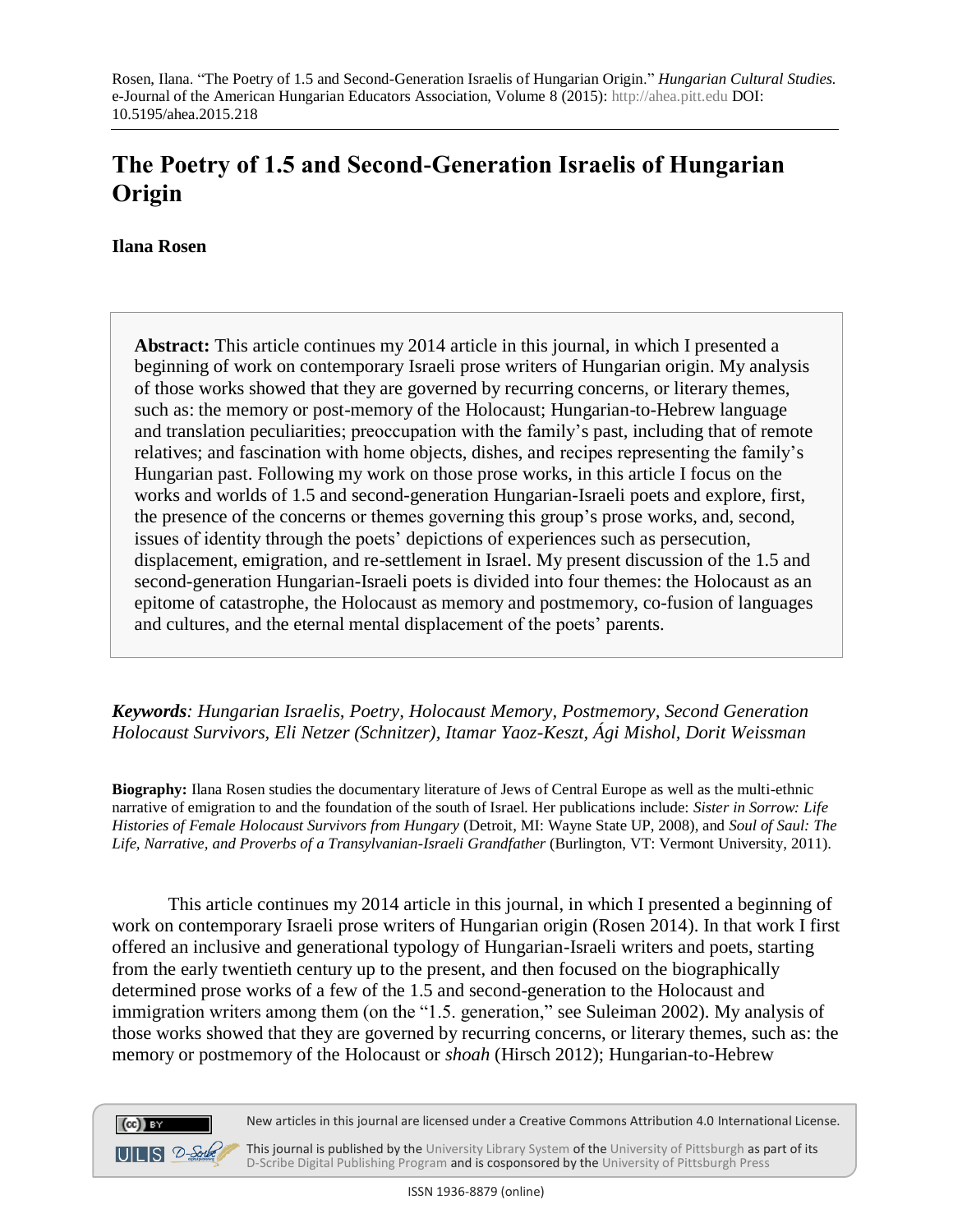language and translation peculiarities; preoccupation with the family's past, including that of remote relatives; and fascination with home objects, dishes, and recipes representing the family's Hungarian past. Following my work on those prose writers and works, in this article I wish to focus on the works and worlds of 1.5 and second-generation Hungarian-Israeli poets and explore, first, the presence of the concerns or themes governing this group's prose works; and second, to examine issues of identity through the poets' depictions of experiences such as persecution, displacement, emigration, and re-settlement in Israel (on the fusion of national and personal themes in the poetry of non-Hungarian second-generation to Holocaust and immigration Israeli poets, see Fuchs 2000).

My survey of the works of the 1.5 and second-generation Israeli poets of Hungarian origin led me to focus on the following four poets, two born in Hungary, one in Romania and one in Israel. Eli Netzer (Schnitzer) was born in Budapest in 1933 and immigrated to Israel in 1949, settling in Kibbutz Dalia in the country's north. He is the founder of Maarechet ['Editorial'] Press that specializes in poetry and documentary writing and which published many works by people of Hungarian origin. Poet, prose writer, essayist, and translator Itamar (né Péter Ervin) Yaoz-Keszt was born in 1934 in Szarvas, in south-eastern Hungary, and was deported with his parents and sister Mari(ca) to Bergen Belsen, from where, luckily, they all returned. He immigrated to Israel in 1951 and married Hannah Yaoz (1935-2014), a Bar Ilan University researcher of the Holocaust theme in Hebrew literature, who has devoted some works to Itamar's Holocaust poetry (e.g., Yaoz 1984, 29-37, 59-69; see also Vardi, Dov 1981). In 1958 Itamar Yaoz-Keszt started his own literary press called Eked, a term alluding to *akeda*/*aqeda*, meaning the binding of Isaac on Mt. Moriah in Genesis 22, which had become a key symbol of sacrifice in Hebrew literature. Ági Mishol was born in 1946 in Szilágycheh (Chehu silvaniei) in Erdély (Transylvania), a region that as of 1947 became part of Romania. Mishol immigrated to Israel in 1950, grew up in Gedera, a small town south of Tel Aviv, and presently lives on Kfar Mordechai village near Gedera. Dorit Weissman was born in 1950 in Kfar Sava, north of Tel Aviv, to Holocaust survivors from Hungary. In 2005, following a period of tending to and getting much closer than ever before to her dying mother, Weissman devoted to her an entire volume, *Lirkod itach czárdás—preda me-em* ['Dancing Czárdás with You: Poems Parting from a Mother']. In strict generational terms, the first two poets, Eli Netzer and Itamar Yaoz-Keszt, belong to the 1.5 Holocaust and immigration generation; Ági Mishol is second Holocaust generation but 1.5 generation to immigration; and Dorit Weissman is second generation to both experiences.

In my 2014 article I pointed out the scarcity of research about Israeli prose writers of Austro-Hungarian origin, but when it comes to authors who write poetry, who number about the same, this small analytic inventory shrinks even more. If one looks up the present four poets in the Ohio State University Galron-Goldschlager on-line *Lexicon hasifrut haivrit hahadasha* ['Lexicon of Modern Hebrew Literature'] [\(http://library.osu.edu/projects/hebrew-lexicon\),](file:///C:/Users/Voros/AppData/Local/AppData/Local/Microsoft/Windows/Temporary%20Internet%20Files/Content.IE5/PF0J1ACL/(http:/library.osu.edu/projects/hebrew-lexicon)) or the Heksherim ['Contexts'] printed Hebrew Lexicon (Stavi and Schwartz 2014), one finds many publicistic and literary-supplement type critiques but very few scholarly studies, and of them even fewer written not in Hebrew, which strengthens the need for further exploration of the work of Hungarian-Israeli poets. I will henceforth analyze eleven poems written by the above listed four poets (one poem by Eli Netzer, four by Itamar Yaoz-Keszt, four by Ági Mishol, and two poems by Dorit Weissman) dividing my discussion into four themes: The Holocaust as an epitome of catastrophe, the Holocaust as memory and postmemory, co-fusion of languages and cultures, and the eternal mental displacement of the poets' parents.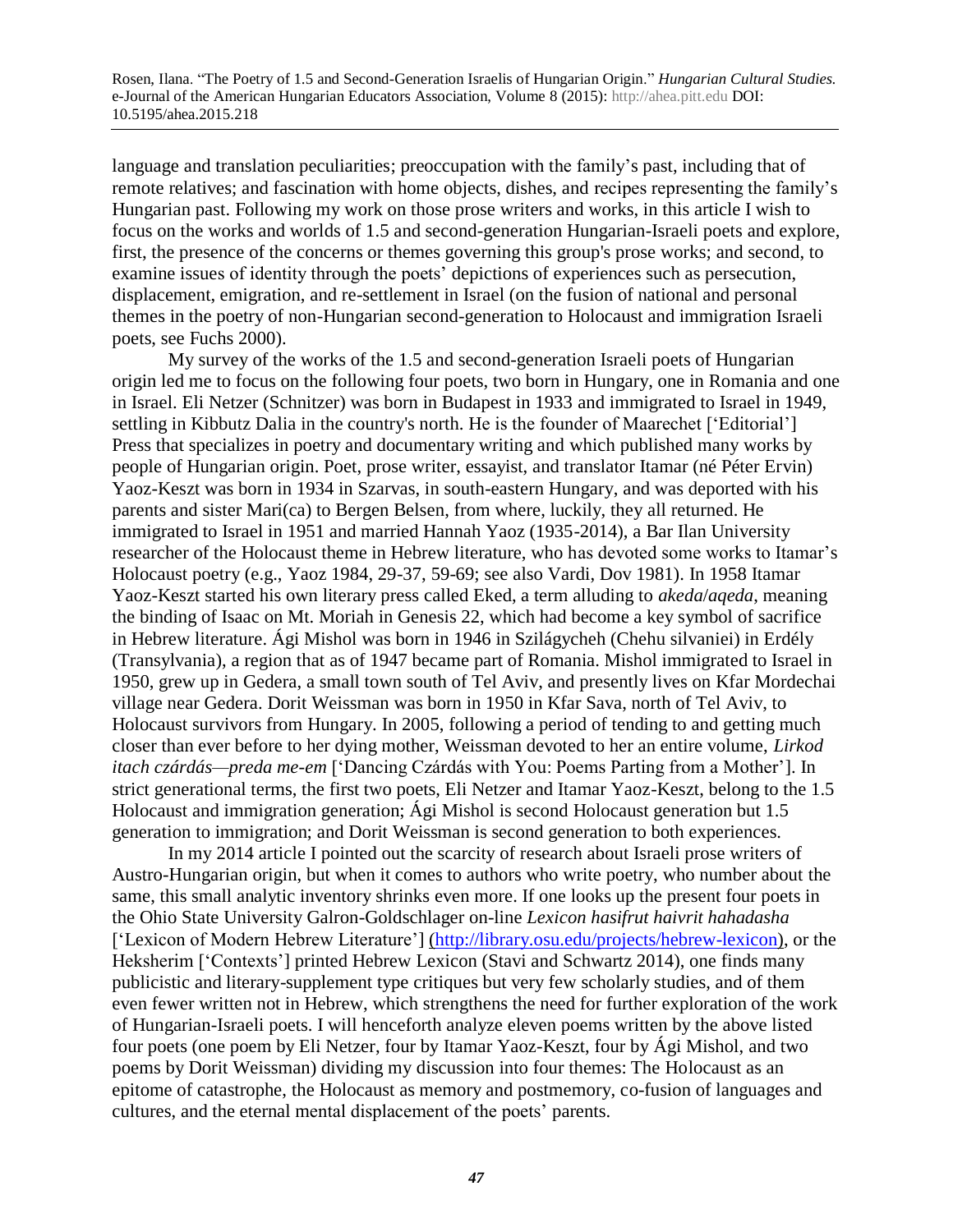### **The Holocaust as an Epitome of Catastrophe**

 $\overline{a}$ 

In this section that deals with the Hungarian-Israeli poets' pessimistic view of Hungarian-Jewish fate I analyze two poems, one by Eli Netzer and one by Itamar Yaoz-Keszt. Eli Netzer's poem, "The Existence of Man," appears in his collection within a section titled "Writing Poetry after Auschwitz," a title which indicates that Netzer overtly echoes the much misquoted call of philosopher, sociologist, and musicologist Theodore Adorno (1903-1969) that it is impossible to write poetry after Auschwitz, by which he meant that it was necessary to invent a new way to write poetry, and not, as was mistakenly understood for decades, to cease writing poetry altogether (Adorno 1967: 19). Netzer delineates in this poem his national and family lineage and gene inventory through an assemblage of mythical and historical figures mixed together with his own rather ordinary ancestors.

 "Kiyum ha-adam" ['The Existence of Man'] I carry within me the genes of Abram of Ur Kaśdim And of Grandpa Moric Filipovic who was incinerated in Auschwitz And of Roman and Persian soldiers And the Cossacks of Bogdan Khmelnytsky Who raped my grandmothers And of [King David, I.R.] the son of Yishai who slept with Ahinoam of Jezreel And loved Bathsheba with a terrible love And the genes of Sándor Schnitzer Who was a tailor's apprentice and who told me My son The existence of man is an ongoing tragedy (Netzer 1992:  $10$ <sup>1</sup>)<sup>1</sup>

The first figure invoked within the poet's genealogy<sup>2</sup> is the Ur Father of the Jewish nation according to the Hebrew Bible or the Old Testament. Yet the poet calls this forefather by his original name *Abram* and not *Abraham*, the later name given to him by God together with the divine promise that Abraham shall become the father of a huge nation ("Your name shall no longer be Abram but your name shall become Abraham, because I have designated you a father of many nations," Genesis 17:5). Abraham's new name holds within God's presence through the added letter "ה) "*hei*), which is one of God's names in the Jewish Bible. Within the twentieth century context of the loss of Abraham's children in the *shoah*, Netzer's return to the nation fore-

 $<sup>1</sup>$  All translations from the Hebrew are mine; I thank my colleague Chanita Goodblatt of the Ben Gurion University</sup> of the Negev for her help and advice in translation. All Hungarian terms and spelling are also mine, as in the poems they appear only in Hebrew transcription.<br><sup>2</sup> Throughout this article I refer to the flesh-and blood poets and not to their abstracted personas, as customary in

poetry analysis, because of the explicit personal-biographical aspects and dimensions manifested in all the poems at hand.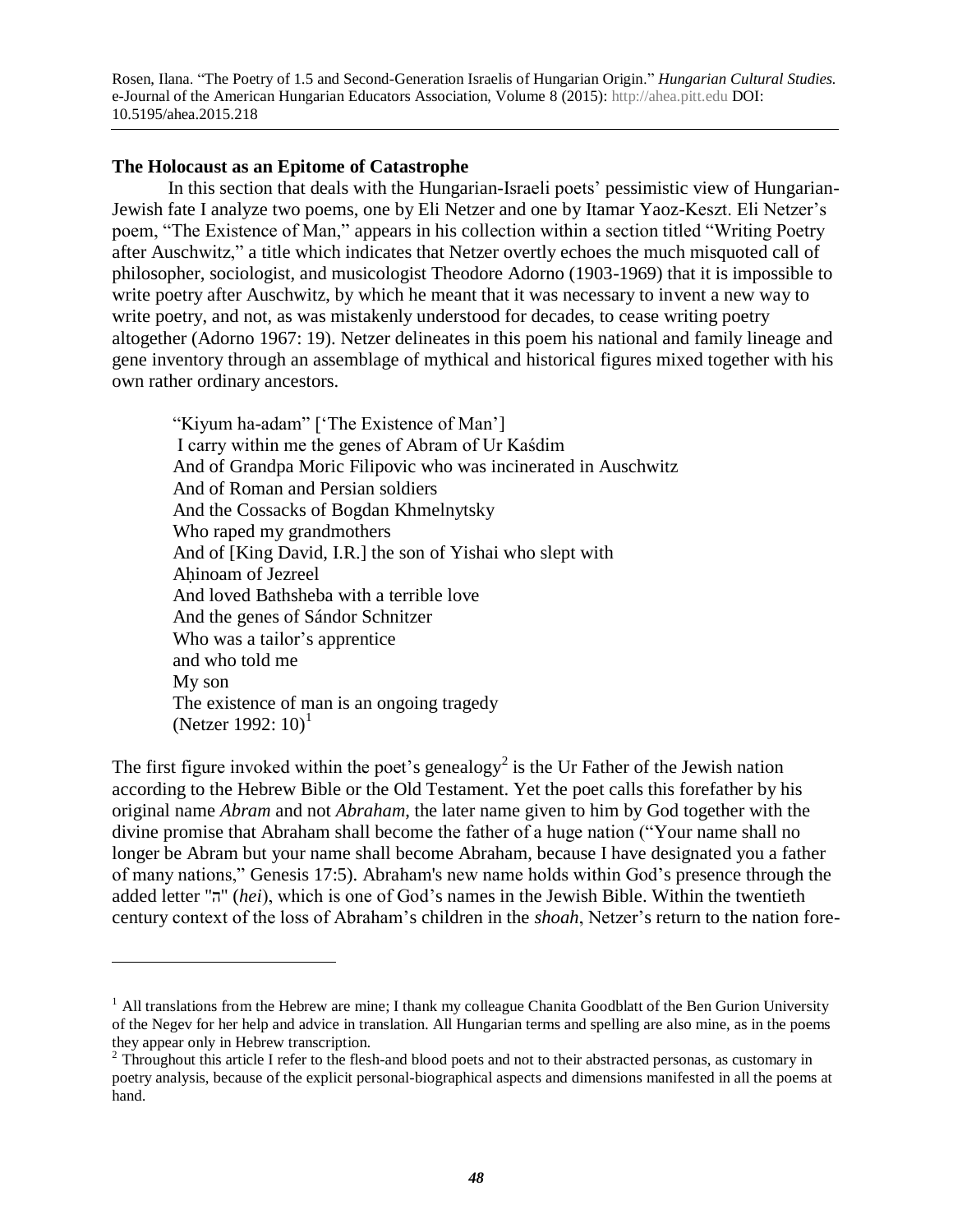father's original name by way of a rebellious omission of the divine name from it is to be read as a denouncement of God's presence and blessing to the Ur Father and to his later generations, down to the Hungarian-Jewish Filipovic-Schnitzer-Netzer family of the 1940s. Indeed, the next person in the poet's lineage is his grandfather Moric Filipovic, one of the many children of Abraham that were lost in the Holocaust, and otherwise an anonymous Hungarian every-Jew.

Having marked the ancient beginning and the modern demise of the Jewish people including his family, the poet starts moving back and forth within Jewish history, associatively skimming through episodes. Going back two thousand years from the Holocaust, he first talks of the ancient Persian and Roman Empires, whose soldiers, just like the Cossaks of Khmelnytsky in the 1648-1649 massacres, have committed anti-Jewish atrocities, including mass rape of Jewish women. Carried on by this line of associations of powerful rulers and their ruthless deeds toward women, the poet then, surprisingly, once again goes backward in time, this time landing at the court of warrior, poet, musician and King David (c. 1040-970 BC). In Biblical lore this King, his son Solomon (Shlomo), and quite a few of their successors are famed for having had several lawful wives as well as a host of formal mistresses. King David had, in addition to all these, "a terrible love" affair with Bathsheba, wife of Uriah, an army commander whom the King sent to his death in battle to legalize his adulterous relations with Uriah's wife. Given King David's complex amorous history, one needs to ask why then in this passage it is Ahinoam of Jezreel, a fairly unknown and unimportant wife of the King, who is featured. The answer is that Ahinoam is mentioned because of the matter-of-factness in which King David simply "[sleeps] with" (I Samuel 25, 43 says: "David has *also* taken") her along with the bride he married at that time, Abigail, daughter of his foe Nabal the Carmelite. Thus Netzer is saying that, from the point of view of many generations of Jewish women, from Biblical figures to the anonymous foremothers of the poet who have been the victims of rape, it is the brutal aggression itself that is the source of trauma, regardless of whether it was perpetrated by the enemy or by one's own  $\text{kin}(g)$ .

After talking about mostly ancient phases of his national genealogy—excluding his midtwentieth-century grandfather Moric—the poet skips many other pertinent scenes from the history of Jewish suffering to which he might have referred, from, for example, the 1492 Spanish Expulsion or the later Inquisition, or the 1882 Ukraine massacre, to the 1903 Kishinev pogrom, coming down directly to his own father, Sándor Schnitzer. Although he was a only simple Hungarian-Jewish tailor's apprentice, this man could come up with a deep philosophical conclusion to the history of the Jews and of mankind in general, saying that the existence of man, including that of woman, is a sad story, full of violence. Interestingly, besides the father's Hungarian sounding first name, there is no allusion to the family father's Hungarian identity; by contrast, in the other poems by Hungarian-Israeli poets in this article, there are recurring references to the Hungarian or Central-European background of the poets and of their parents and other relatives.

In the visionary "Route Preparations" poem of the second poet, Itamar Yaoz-Keszt, the destruction of the poet's relatively peaceful life as a Hungarian-Jewish child born in the mid-1930s is only hinted at and never made explicit.

 From: "Hakhanot laderekh" ['Route Preparations'] And my eyesight becomes clear: the house-garden tarries in the no-man's land between fact and fiction, and a mother and son who sit in the glass-porch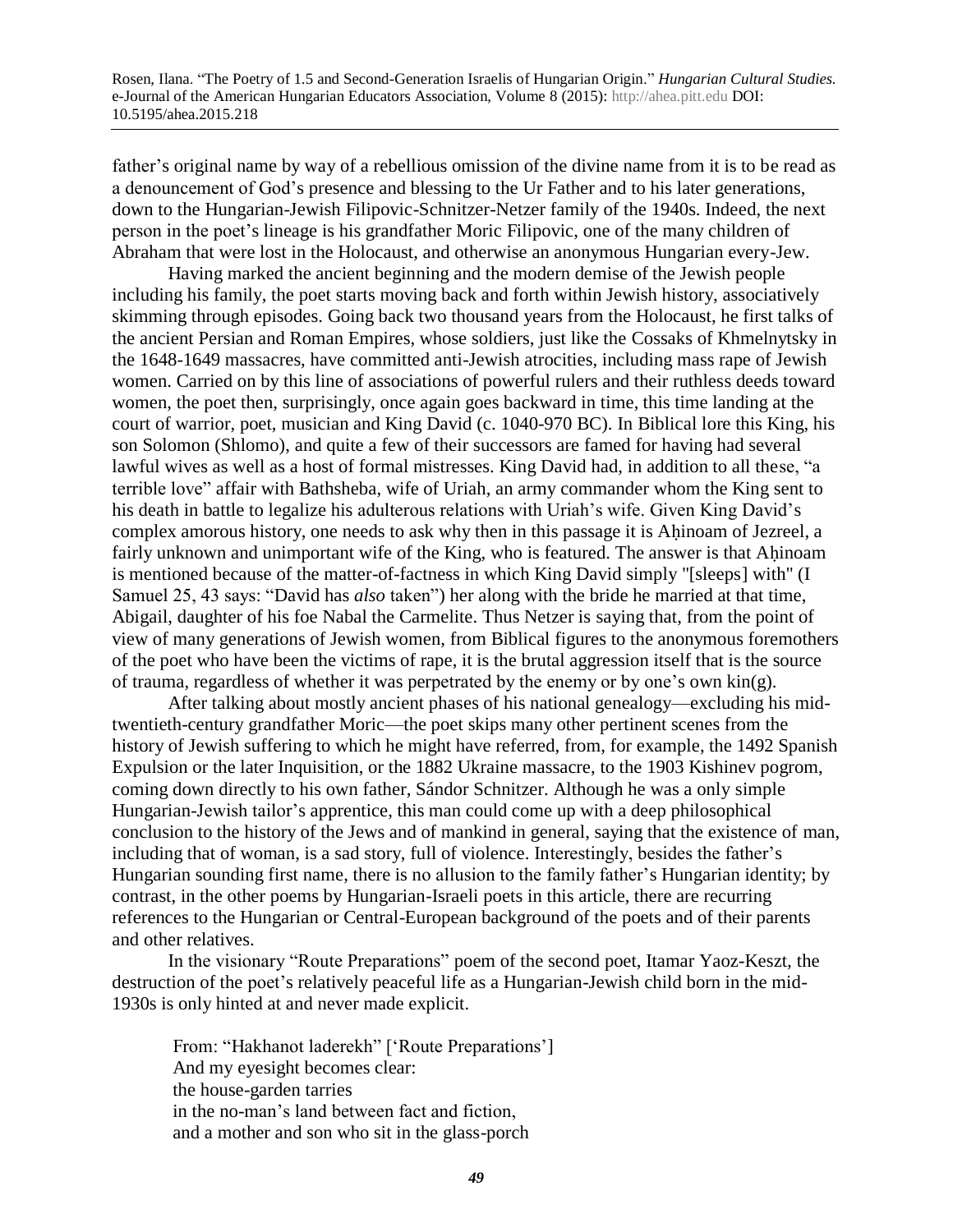as if in a bubble-of-crying watch the way with pounding hearts, wanting to know if the grass rising to the sky around the garden is already rising on my cheeks They call me from the depths of the oblivion of language, they call me in the melody of a scheming children's song still saved in the nerve-fibers: "Csiga! Biga! My snail How dare you not listen to me! Your house is on fire, Come on out, tarry not, Csiga! Biga! Woe is you and woe is me!" (Yaoz-Keszt 1980: 16)

These two middle stanzas out of four in this poem feature a mother and son sitting on a glass porch, in a scene that connotes anticipation. In the first of these two stanzas it seems that what the mother and son look forward to is the expected, natural phase of the boy's physical, sexual maturity ("the grass rising […] on my cheeks"), which may remind us of many a girls-comingof-age fairytale like "Sleeping Beauty," "Snow White," and "Cinderella," that all deal with female puberty in one way or another. But the next stanza makes clear that at stake are more fateful and far from natural processes becoming overt and real; although even now the threat is camouflaged by a seemingly innocent Hungarian children's verse—that incidentally exists in Hebrew as well—alluding to children's curiosity about "what's inside there," be it snail's shell, a house or room interior, or the body's. The Hungarian anonymous verse goes: "*Csiga-biga gyere ki / ég a házad ideki / kapsz tejet, vajat / holnapra is marad*" ['Silly-snail come on out / your house is on fire, hurry out / you'll get enough milk and butter /for today and tomorrow'].<sup>3</sup>

Comparing these two "Snail" texts, the Hungarian children's verse alluded to in the poem and Yaoz-Keszt's own distorted reverberation of this verse within his Hebrew poem, we see that only their very beginnings are similar in their call for the snail to flee from its burning house or shell. Following this opening, the children's verse offers comfort to the "survivor snail" in the form of homey, nourishing foods like milk and butter; whereas the verse's misrepresentation within the poem goes on ringing the bells of alarm, then expresses anger at the snail's inattentiveness, and finally ends on a woeful, lamenting note. The mention of fire, combined with the hindsight knowledge of the fate of the bulk of European Jewry in the Holocaust, inevitably evokes mournful events and shatters the poem's not-so-innocent to-start-with childish malice ("scheming") connotation. Finally, the lament-like ending makes clear—by its allusion to

 $\overline{a}$ 

 $3$  The Hebrew "Snail" verse, which seems to have no trace in Yaoz-Keszt's poem that clearly alludes only to the Hungarian verse, says: "*Berale, Berale tse hahutsa / aba veima yitnu lekha uga*" ['Berale, Berale, come on out / Father and Mother will give you some cake'].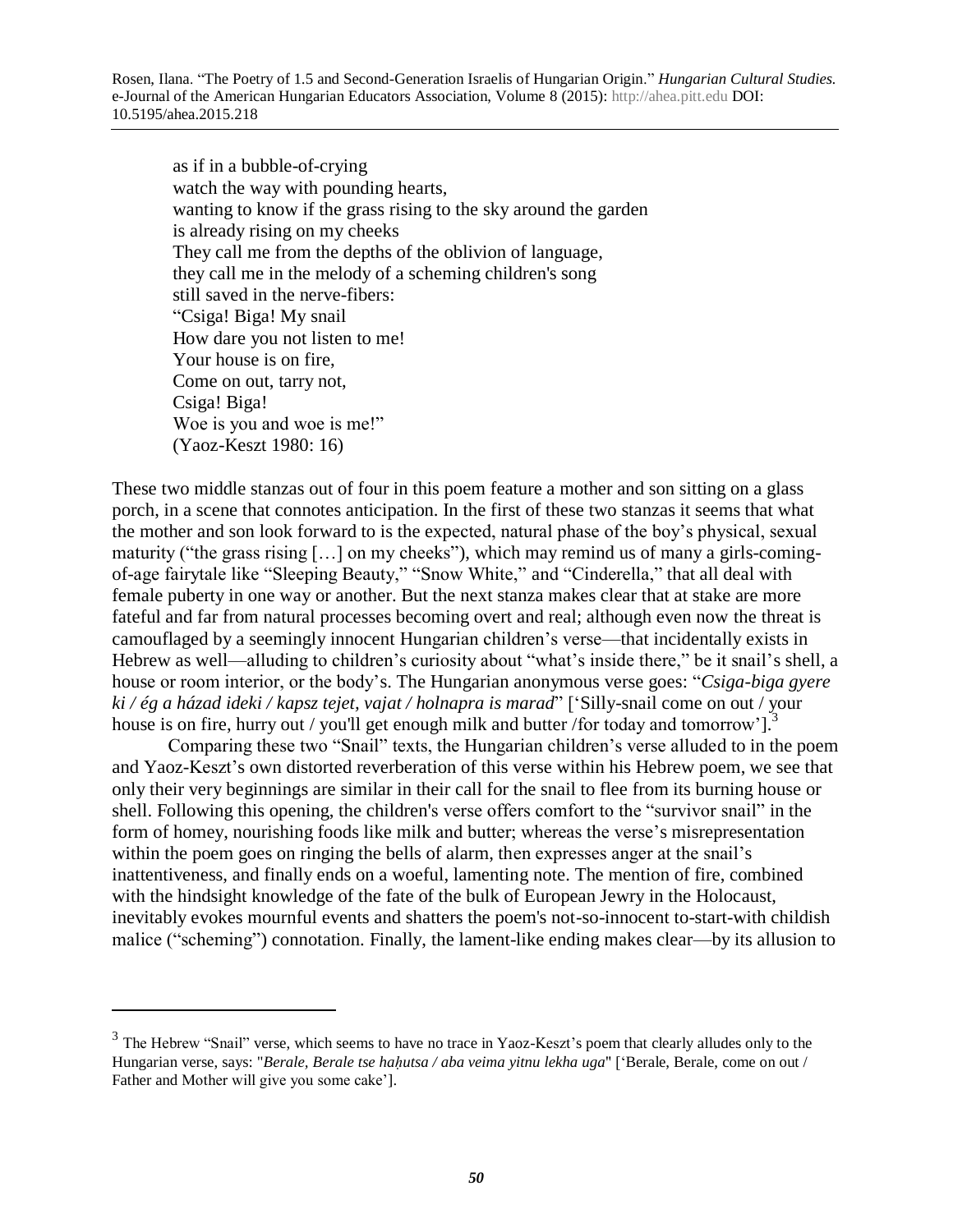the Yiddish *oy vey iz mir* exclamation—that the addressor and addressee here are one and the same survivor expressing sorrow at failing to escape disaster while still possible.

#### **The Holocaust as Memory and Postmemory**

The next three poems, one by Yaoz-Keszt and two by Ági Mishol, feature secondgeneration sensations of children growing up in immigrant *and* Holocaust survivor families in the young State of Israel of the 1950s and 1960s.

 "Shtikot" ['Silences'] [Dedication:] To my cousin Elizabeth, may her memory be blessed The numerals on her arm have already faded like tattoos on sailors' arms; —For thirty-five years she decreed silence on the story of the numerals on her arms, which begin with an "A" so she could live the here-and-now in the shadow of the sea, the home and the children, and if she betrayed herself once in a while it was only an incidental moving of the sleeve; now five abandoned numerals in my mind refuse to return to the silence of the multiplication-table. (Yaoz-Keszt 1980: 37)

Yaoz Keszt's poem "Silences" is dedicated to his late cousin Elizabeth (which is probably a more international sounding translation choice of the poet for her Hungarian name Erzsébet), a survivor who tried to live a normal family life and raise carefree children "in the shadow of the [Mediterranean] sea." In fact, he means that his cousin lived *under* the mental shadow of her Central-European life and *by* the Middle-Eastern seaside, or that her memories of the earlier locale kept living with her in the later one although she tried to block their resurfacing. The Nazi camp inmates' tattoo on the cousin's wrist only occasionally surfaces from under her long sleeve, and when it does it attests also to her Hungarian-Jewish roots by the capital letter "A" that prefixes the "number" and which was common among Hungarian deportees to Auschwitz (on the Nazi camps' system of numbering inmates, see "Tattoos and Numbers—the System of Identifying Prisoners of Auschwitz," *The Holocaust Encyclopedia*, [http://www.ushmm.org/wlc/en/article.php?ModuleId=10007056#seealso\)](http://www.ushmm.org/wlc/en/article.php?ModuleId=10007056#seealso).

Once Cousin Elizabeth died, the numerals are gone, too, and it is only their image as imprinted in the poet's memory that keeps reminding him of her suffering in the Holocaust. The poem's final lines, about the numerals' "refusal" to be tucked into whichever "multiplication table" or formula, carry the message that all that *these specific numerals* can stand for is but this one person. Thus the Nazi effort to turn human beings into inanimate items (*stück* in German), to dehumanize them by their serial numbering, is paradoxically and subversively converted in this poem into an act of pointing out the uniqueness of each and every victim as the only one that carries or carried her or his unique digit-combination. Following some of the discussions of the deeper meanings of the Nazi marking system in Amos Goldberg and Haim Hazan's co-edited essay collection *Marking Evil: Holocaust Memory in the Global Age* (2015), the Auschwitz "number" can be seen as a live "organ" that with time has become part of the person carrying it. Like the survivor, the "number," too, gets older, "fade[s] like tattoos on sailors' arms," and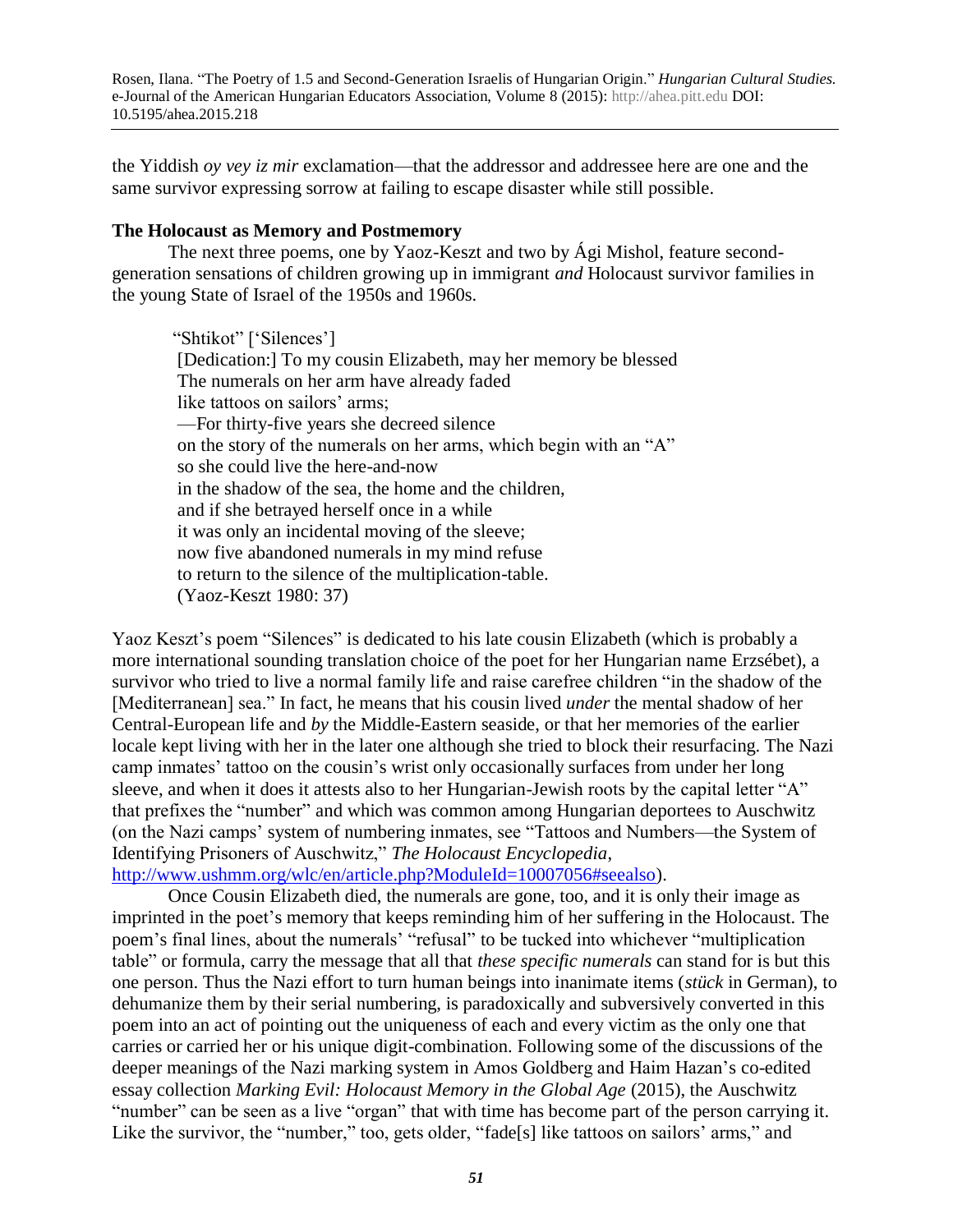finally dies and disappears along with the survivor, its carrier or signified; thus death in old age becomes the ultimate rebellious act of those doomed to extermination decades earlier by the Nazi system and ideology.

An untitled poem by the third poet, Ági Mishol, exemplifies the concept and conception of "memorial candles," coined by psychotherapist Dina Vardi in her 1993 book by this title, in which she addressed the predicament of children born to survivors and, among them, those named after the parents' earlier children, or other family members, who were murdered in the Holocaust.

 About my sister who rose in smoke to the sky I know only two things: her name and my life in her stead. (Mishol 2009: 45)

Considering the "[rising] in smoke to the sky" of the poet's older sister or half-sister, due to the late phase of World War II in which this fate befell Hungarian Jews, often, as described in their memoirs and oral testimonies, they could not or would not grasp in real time what really had happened to their beloved family members. In that situation, these ironic-sarcastic phrases became the answers they received from both veteran, non-Hungarian Jewish camp inmates and other camp functionaries of various identities, by way of so-called shock therapy. Notwithstanding this historical explanation, the poet's partly childish partly mature phrasing also enables a naïve, fairytale-like understanding of her sister's fate as a disappearance into a fog or mist, as in a children's story.

In her reference to "only two things" she knows about her late sister, the poet alludes to the scarcity of information circulating in survivor families that on the one hand were too pained to be reminded of their lost loved ones, especially if they were children, and on the other could not let the memory of the lost sink into oblivion. Thus remembrance in this poem, like survival in Yaoz-Keszt's "Silences" poem, becomes a gesture of minimal action, rising just a bit beyond numbness as described in PTSD (Post Trauma Stress Disorder) therapy research, for example in Judith Lewis Herman's study (Herman 1992: 33-50), because more would be too difficult, too dangerous, or unbearable. To the same minimalist effect, Mishol does not disclose the name of her perished sister, which was apparently different from hers, thus clarifying that they belong to two different realities or worlds, as suggested also by the phrase referring to her living in her sister's stead, in literal Hebrew "place" (*makom*). The reference to place, in turn, evokes thoughts of contest or rivalry; one may think here of sports competition podiums as "places," or of families with more than a single child like the poet's family, with each child capturing a symbolic "place" of attention from their parents. If so, then the poet's capturing of her dead sister's place and obliteration of her existence by never even specifying her name is probably a source of guilt feelings, as grief, mourning, and mass-violence scholarships tell us (e.g.: Hass 1995: 163-183, Kaplan at [www.aaets.org/article96\)](http://www.aaets.org/article96). By contrast to how such a "memorial candle" child considers his or her own life in relation to a murdered sibling, from the point of view of Holocaust-bereaved parents, filling in the vacant place of the dead child with a new child is itself a victory vis-à-vis the Nazi perpetrators and their intention to wipe out the entire Jewish nation, including all generations.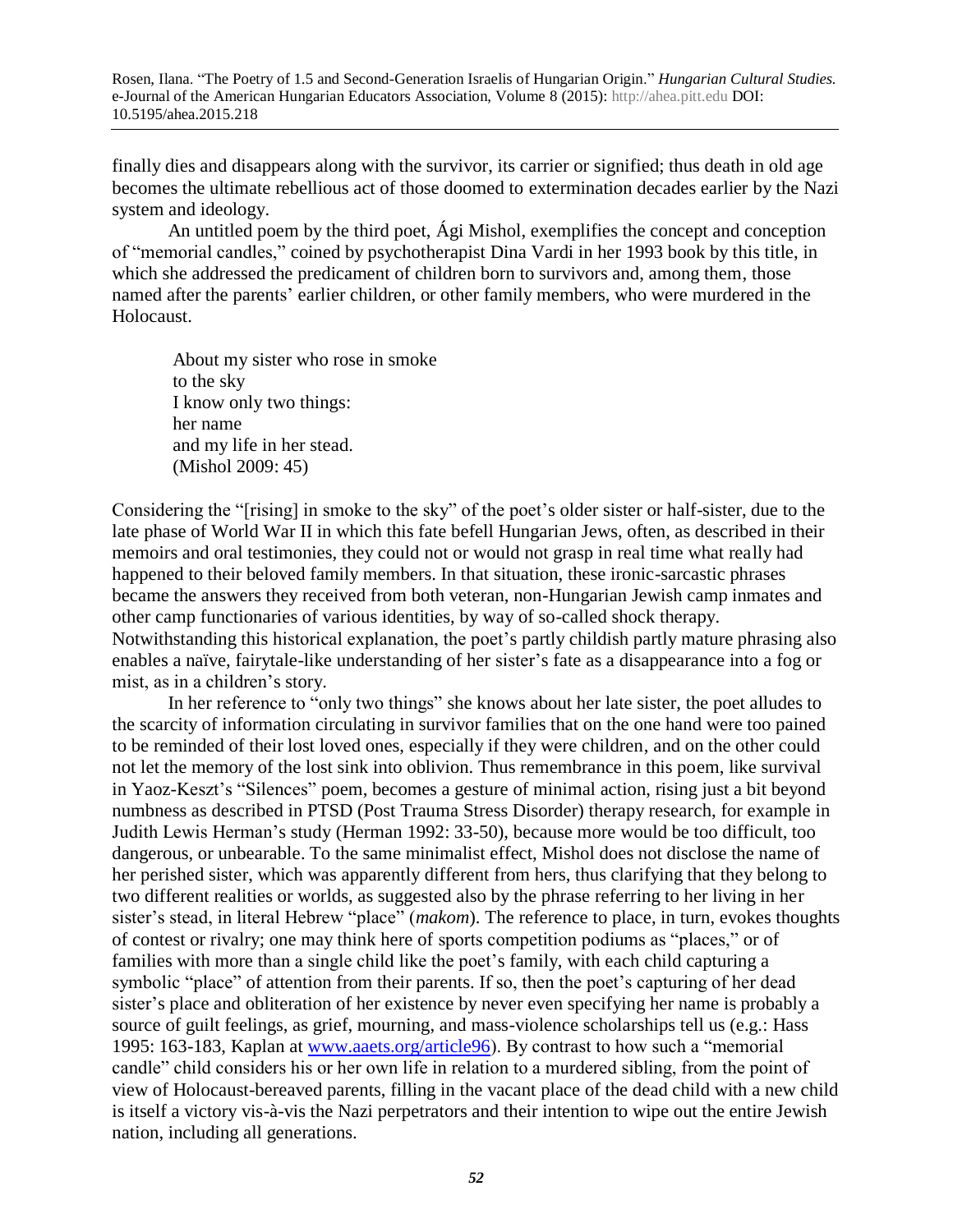Ági Mishol's next untitled poem depicts the lives of Israeli survivor immigrants and their occasional social gatherings, in which they keep up their old country language and customs, while their children may be looking or listening and at any rate marveling at these revelations of their parents' past. Similarly, the well-known Israeli singer Hava Alberstein (b. 1947), who immigrated with her family at age three from Poland, devoted in 1986 an entire album, entitled *Mehagrim* ['Immigrants'], to such experiences and notions, wherein a song titled "*Klafim al hamirpeset*" ['Cards on the porch'] relates a scene that is much like the one in Mishol's next poem.

 You think I am asleep already but from the secret room I hear the rummy in the front room. Between the silences and claps of cards you are again talking about the *láger* of those who were in the *láger* of those who were not in the *láger* of those who returned from the *láger* who talk about those who did not return from the *láger*. (Mishol 2009: 43)

In this poem, the anaphoric German word *lager*, meaning Nazi concentration, work, or death camp, is a euphemistic term, similar to Hungarian phrases such as "*a szegény*" ['the poor one'], "*nem jött vissza*" ['did not return'], and "*ott maradt/ak*" ['remained there'] that were regularly used by Hungarian-Jewish Holocaust survivors wherever they lived. The foreign sounding and often repeated *lager* sounds to the little girl like part of the card game, when in fact, as she realizes as a grown-up poet well versed in *shoah*-avoidance terms and practices, this keyword is a reminder that underneath the seemingly pleasant pass-time gathering lie entire unfathomable depths of trauma and pain, which the survivors can only share amongst themselves; and that, too, only with the mediation of code words, which they cannot also entirely keep away from their children. Thus the *lager* keyword is a reminder that both sides—the speakers and the unintended listener eavesdropping from the "secret room"—resolve their traumas and communication hardships by tacit agreements about not pronouncing, not meaning, and never fully deciphering or entirely understanding the things (un)told.

# **Co-Fusion of Languages and Cultures**

The next two poems, one by Mishol and one by Yaoz-Keszt, depict the eternal mental fidgeting between realities of those who were born or raised within Hungarian culture and then had to re-adjust to the Israeli and Middle-Eastern entirely new culture and its language in a general sense, including names, nicknames, tunes, sounds, and meanings.

 "Bikur bayit" ['Home Coming'] On a Formica table in a forty-page brown notebook made of non-wood fiber I write: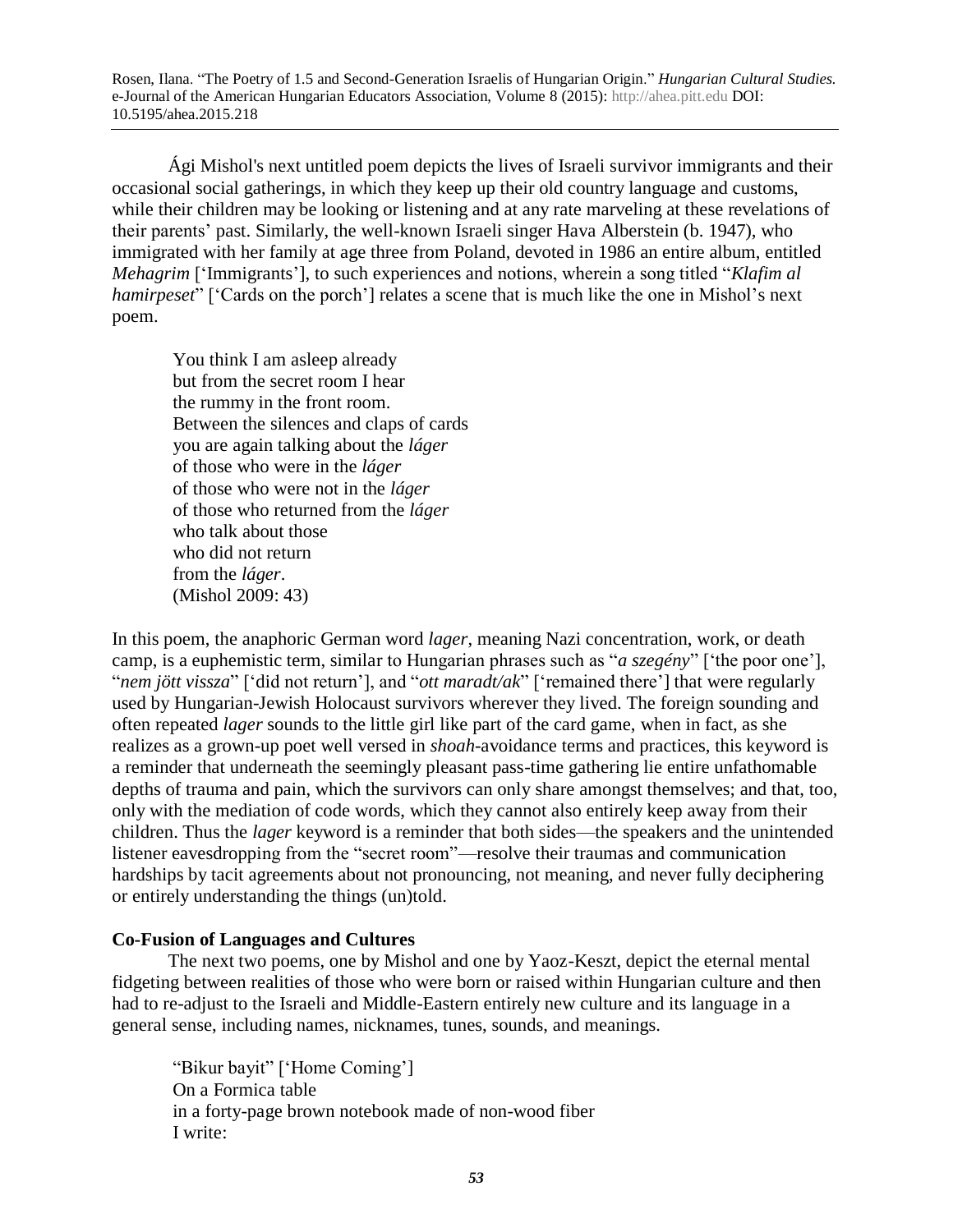Ági Fried Gedera, Israel, Asia, Earth, the Universe – But the artery of flute-like emotion flows on and its groundwater babbles in Hungarian: Ági, Ágnes, Ágica, Áginka What have you to do with the [Hebrew song] Sea of Sheaves all around. (Mishol 2009: 31)

In this poem with the same title as her entire volume, Mishol journeys back to her school days in Israel of the mid 1950s, an era that was much the same for many hundreds of thousands of immigrant children of the time—whether they came from European or Middle-Eastern countries—that went through a unified, highly centralist, Zionist and socialist education system (see, for example, the 2010 study by Tali Tadmor-Shimony, historian of the 1950s and 1960s school curriculums). Middle aged native or almost-native Israelis of today, humorously calling themselves the "products" of that system, may easily recall the objects described in this poem, like the forty-page crude paper notebook, colored sand-brown in most cases and smelling like sandpaper. The same sense of "once was" is true concerning the Formica kitchen tables used by children for doing their homework in between meals. My personal childhood recollection of this period is of my mother's talking about a "*Lakol asztal*" ['*Lakol* table'] that my family had in another Jerusalem apartment, before I was born, and of me taking this word *Lakol* as either a kind of Formica, or as a foreign, probably Hungarian word; when in fact, as I found out years later, it was a trade-mark of simple, mass produced furniture of the time, whose meaning in simple Hebrew was "For All" ['*lá-kol*']; but the way my mom pronounced it did not sound Hebrew to me.

While Ági the small girl is doing her homework in a dull notebook in the frugal Israeli reality of the 1950s, her heart, ears, and inner self all long for the words, sounds, and sensations of her previous home at Szilágycheh, where she lived her formative first four or five years. This far-away reality, which is manifested by a mysterious, bewitching voice that she hears calling her, not only acknowledges her foreign sounding name, but also a whole chain of her old-country endearing nicknames like Ágica and Áginka; ironically, though, Mishol misspells her full first name Ágnes in Hebrew by ending it with an English "s" or Hungarian "sz" sounding consonant ["ס, "called '*samekh*'] instead of, respectively, with an "sh" or "s" sound ["שֹ, "called '*sheen*']. Finally, this other voice challenges her loyalty to the strict, highly-ideologist ethos of her new country; which, by the way, must have been even more authoritative in Romanian Chehu Silvaniei of that period, the 1950s, notwithstanding the poet's romantic, reminiscing longing for her late 1940s pre-communist and more Hungarian than Romanian past.

The focus or target of Mishol's anti-ideological rebellion in this poem is a popular Hebrew song of the early1970s, sung by a chorus called Gevatron, which was made up of amateur singers of the Jezreel Valley, including kibbutz and development-town people of various backgrounds, that often attached Hebrew rural-romantic, country-song lyrics to Russian folk tunes, and even dressed like Russian farmers in their shows. Ági the child as remembered by the grown up poet feels estranged from this ethos and its poetical and musical heritage, and instead turns to her inner world and to her Hungarian memories and roots, which are not specified in this poem but rather in another of her poems, the last that is analyzed in this article.

Like Ági Mishol, Itamar Yaoz-Keszt, too, wrote about the sound of his old name in the new country as a kind of return of the repressed. His experience is part of a dream in which he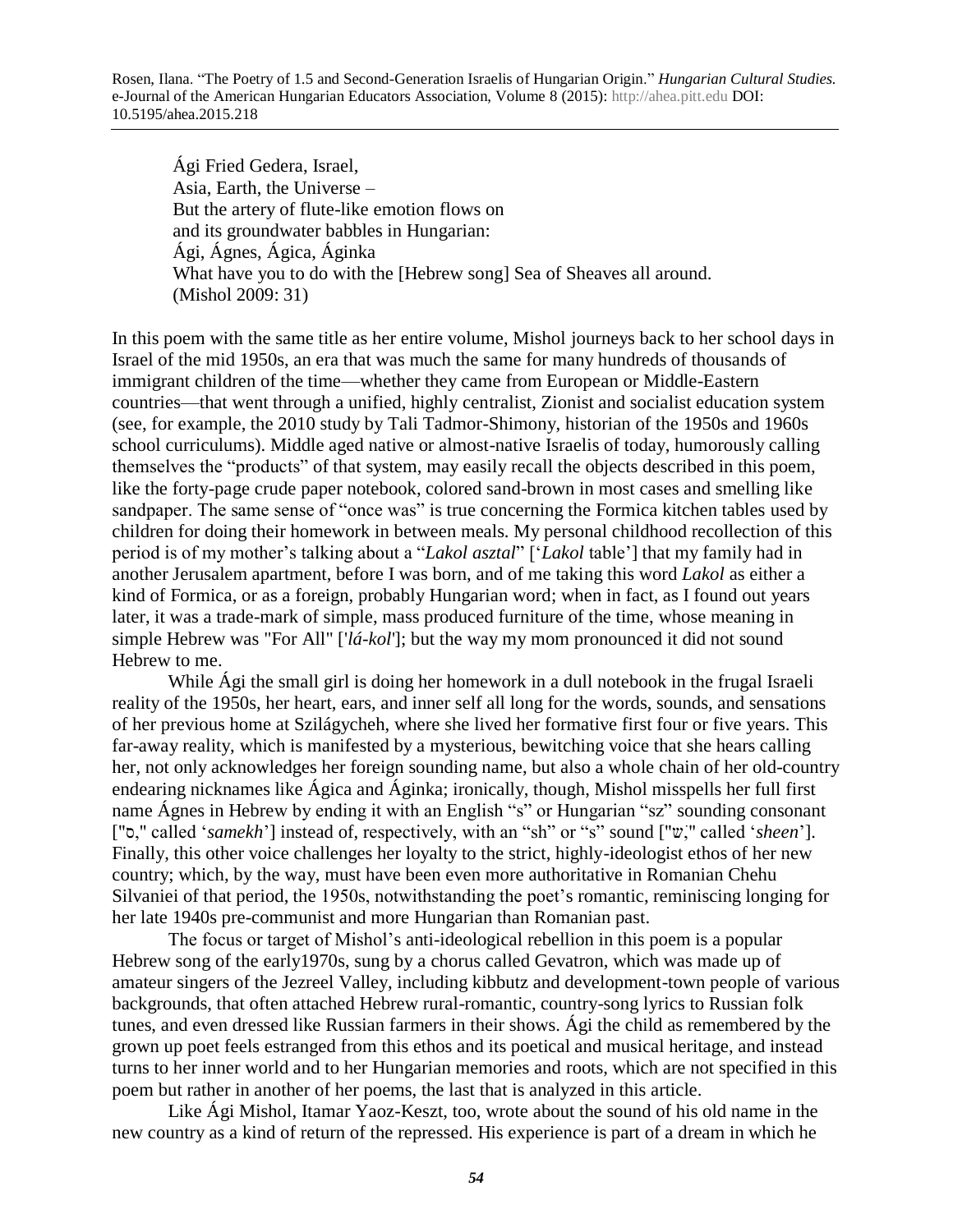finds himself "walk[ing] half awake" in a typical 1950s or 1960s Middle-Eastern Israeli immigrant neighborhood, in a summer's heat spell or *ḥamsin* (in Arabic and Hebrew). This type of scenery to this day often goes together with loud Oriental music pouring out from the "throats," meaning the entrances, of ugly mass-housing, crowdedly populated apartment buildings from that period.

"Hashem hayashan" ['The Old Name'] I wanted to reach home outside of the circle of Middle-Eastern music dripping from the throats of houses, as I walk half-awake, wondering how did I become part of this no-shadow landscape? The afternoon heaviness bends the heads of grass between one pavement and the other and my head— Only then did my ears hear my name called, from within sleep, and I also seemed to see my old name running along like a black cat through the alleys, over the facing walls of summer far from the houses holding on to me as with perpetually sweaty hands, and at my back—the porches on which sit-sit human-pajamas hunched over seemingly endless *Shesh-Besh* tables, in the shadow of a closed-eyes tune— The cat looks from side to side in fervor, bending its head backwards as enticing with a child's cry through the broken window of my imagination in his steps to come on a day of heat wave visions— I saw that it was our old house cat, Among weeds it hopped by a well, and a howling voice comes from the well like a soul seeking its reform with no one around, only an erased name walking around in my steps, and I run, I still run homewards in front of the throats of houses that spit out my image with all the summer surpluses, in a sleepy Middle-Eastern tune. (Yaoz-Keszt 1976: 28-29)

In a dizzy-hazy state of mind, the poet hears his old name called out and he "also seem[s] to see [his] old name running along like a black cat through the alleys." This cat then passes by a well,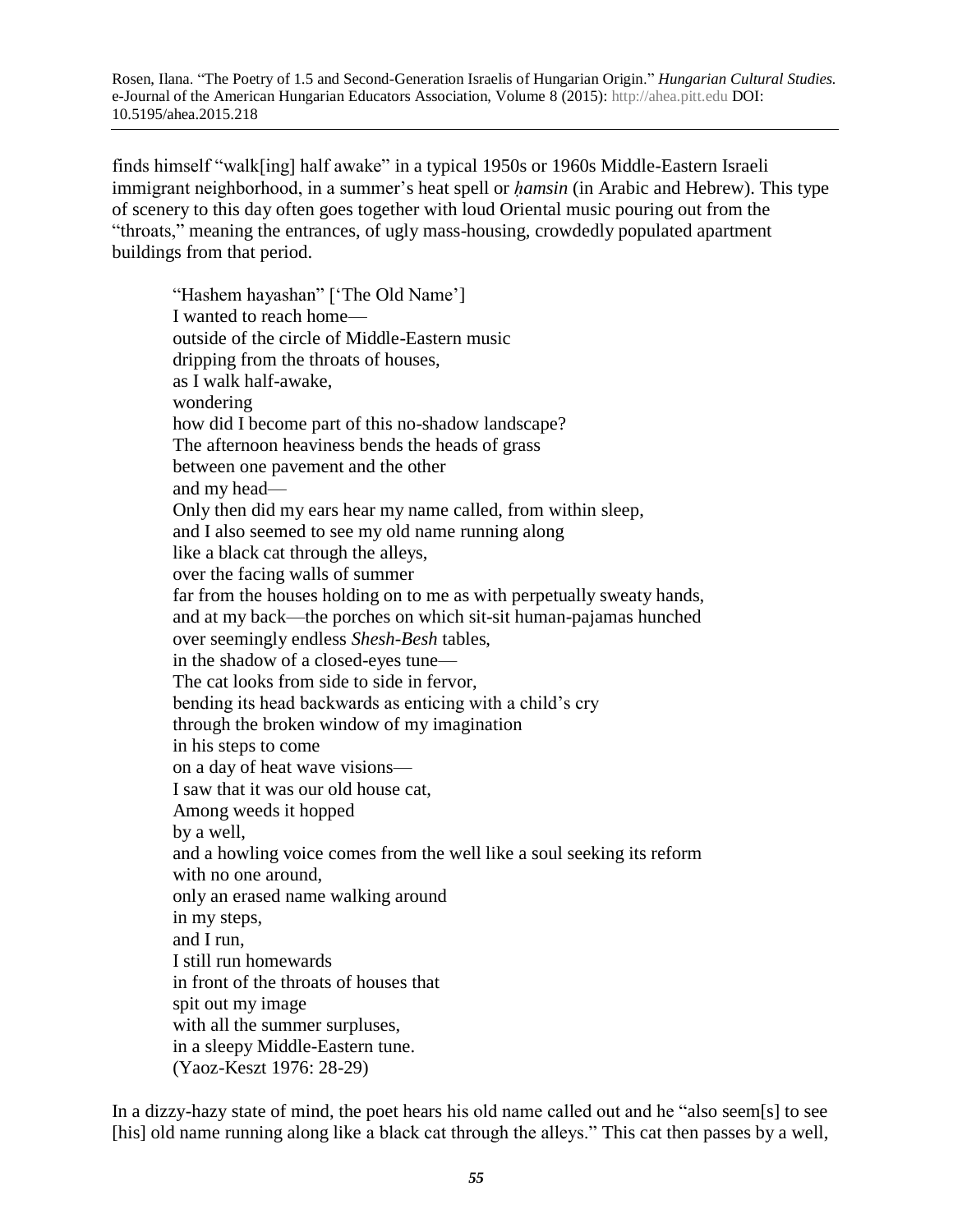which can hardly be part of the new Israeli immigrant towns with their modern water systems but which fits many a much older European small town or village, a setting that the poet would readily replace with his new "no-shadow landscape." The poem ends on a circular note, wherein the poet again roams the hot streets, trying to avoid the "sweaty" new locale where he started his Israeli life a quarter-century before writing this poem.

### **The Eternal Mental Displacement of the Poets' Parents**

This last section deals with the poets' notions about the lives and experiences of their parents as forever uprooted immigrants, and in it I analyze one poem by Itamar Yaoz-Keszt, two poems by Dorit Weissman, and one by Ági Mishol. In the following untitled poem, Yaoz-Keszt writes about his father's hardships as a newcomer in quite a similar setting to that described in his "Old Name" poem.

It is a damp, neighborhood noontime my father sits at the dinner table,

he tastes the fruit of the Land for the first time,

the olives that send him a dark and bitter look;

my father hesitates but forces himself to reach out a hand

then forces his mouth to swallow the bitter dark ones with their sharpened pits,

until suffocation from the taste of the blackening fruit—

he spits out suddenly from inside him the entire new country—

**Hours** he stood at bus-stops, in the dissolving queue in rain and shine,

mistaking the directions, fearing to be late only the bad poundings of his heart running ahead of him,

the lack of language twitches between his lips and squeezes his body like pain— (Yaoz-Keszt 1976: 38-39).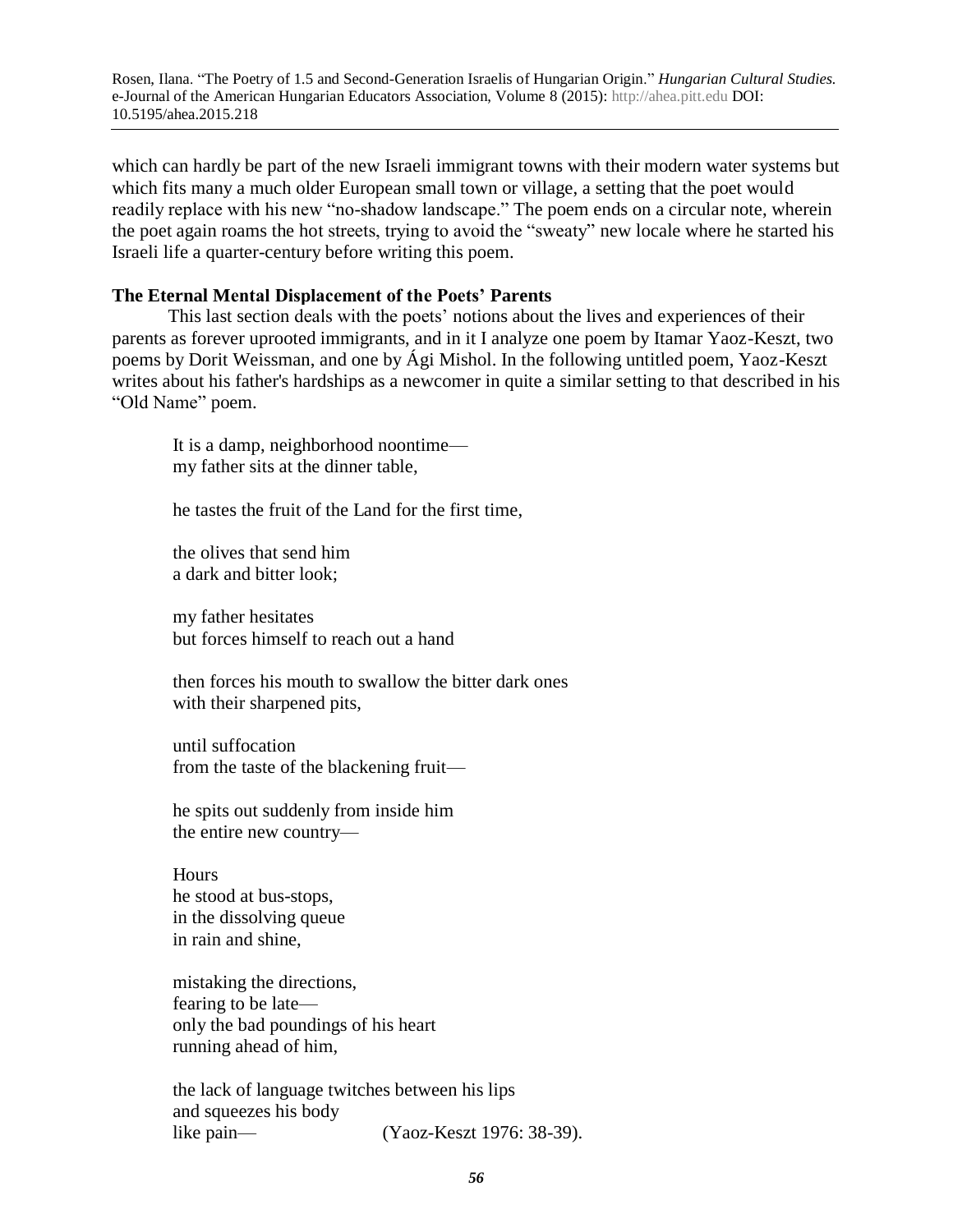This poem is sharply and visually—meaning in its stanza format—divided between two settings or scenes: an indoor, mealtime one and an outdoor, on-the-route recurrent scene of the father's painstaking bus rides accompanied by his agoraphobic fears of getting lost in the new, foreign country. In the first, indoor reality, the father, carefully scrutinized by his adolescent son, is trying to get used to the bitter taste—in both the literal and the figurative sense—of the new country and its olive fruit. Olives, a key component of Mediterranean cuisine, are experienced by this Central-European immigrant as a tasteless food of poverty. In ancient Jewish holy texts, the olive tree is one of the "seven kinds" (*shivat haminim*) by which the Land of Israel is blessed, along with wheat, barley, wine-tree, grenade-tree, fig-tree, and honey made of dates (Deuteronomy 8, 7-8); but for this immigrant, it is still an un-palatable, ugly fruit that literally aggravates his swallowing reflex.

Speaking of olives and European immigrants in Israel, folklorist Haya Bar-Itzhak has analyzed an anti-olive narrative she recorded among immigrants coming from Poland, following the so-called Gomulka late-1950s expulsion, who settled in Nazareth, in northern Israel, and experienced similar food bafflements as the Keszt father (Bar-Itzhak 2005: 63-64). In Bar-Itzhak's work the tone of the narrative is light because the narrator, who initially took the olives to be plums, tells about it all retrospectively with humor and ease; whereas in this poem depicting the hardships of immigrants in real time as it were, the olives—with their dark color, bitter taste, and eventual spitting, or vomiting—emerge as repulsive and unbearable, and thus come to symbolize the entire reality of the new country. In the poem's second and last part, the poet describes his father's daily odyssey of roaming foreign streets and fearing of getting lost or being late, with his agony of disorientation magnified by his lack of language and limited ability to cope with stress due to his ailing, weak heart. Like his reaction to his olive meal, so his daily wanderings, too, exemplify how lost and displaced this middle-aged, Central-European, Holocaust survivor immigrant feels in his ancient new country.

The fourth and last poet that I will treat here, Dorit Weissman, wrote the following two poems in a volume depicting in poetry and short documentary notes her mother's fatal illness, Dorit's close support of her mother, and some rare moments in which the two got closer than ever before.

"Babushka" The mother of the mother of my mother was hospitalized most of her life in Lunatic Asylums.

The mother of my mother did not hug, never asked how it was.

She yelled, according to my uncle, yelled all day, it was not easy: from a rich family to a life of poverty with five.

And my mother also did not hug me never, and I never saw her

excited as now in Erezbet [Erzsébet] Park With yellow red leaves black trunks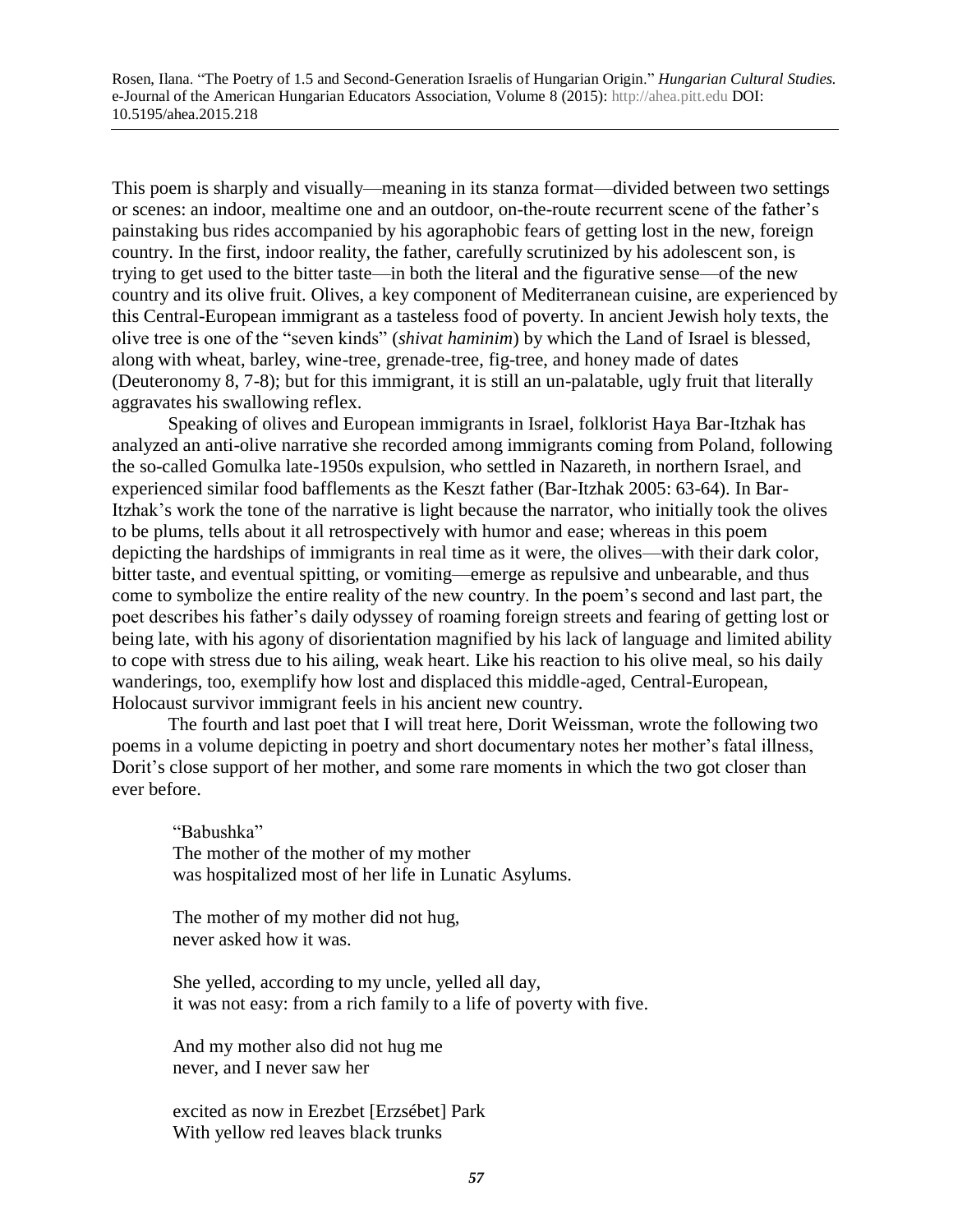And all the years falling off her like leaves. (Weissman 2005: 14)

In this poem, wrongly titled "Babushka" and meaning, in fact, *matryoshka*, which is the right name for the series of Russian wooden dolls packed within one another and symbolizing maternity and motherhood, Weissman, somewhat like Eli Netzer in his "The Existence of Man" poem, delineates her rather miserable family's ancestry. This family tree is full of poor, angry, and non-communicative women, just like their image in many East-European folk narratives rendering the lives of ordinary, lower class *shtetl* Jews, whose womenfolk could hardly offer and enjoy contact with their children, as repeated twice in this poem by the phrase "did not hug." Therefore, to hug, touch, and hold hands turns out to be Weissman's dear gift from and to her mother during the mother's last days and weeks. Within this reconciliatory state of things between them, the two of them travel to Hungary together and the daughter watches her mother enjoying her visit to the Budapest Erzsébet park (meaning "square" or "*tér*" in Hungarian), where she seems to become one with the autumn growth around her. The barren black trunks are there to remind us of the mother's closeness to death, but just before, she is granted the opportunity of turning the clocks back for a short while and enjoying the landscape of her youth, after decades of life far away from such sceneries.

The second Weissman poem takes its reader into the mother's Israeli home during the last fifty years of her life and into her kitchen, which used to be an ex-territory of Hungarian cuisine for Dorit and her only sister. Their mother would not let them into her world, either because she would not share her recipes, or she did not want her daughters to become too efficient housewives (as hinted by her own refusal to deal with dishwashing when tired from cooking), or maybe because her foreign tasting cooking was unappreciated by her Israeli children while they were growing up in a Middle-Eastern setting. One way or another, after their mother's death, the sisters have or want to learn their mother's Hungarian cooking from another woman, a relative or friend called Ilana.

"*Paprikás* ve [and] *Gombóc*, *Nudli* ve [and] *Nokerli* [*Nokedli*]" You never taught us to cook or even to chop an onion

and after your death, with Ilana, we learn *paprikás* and *gombóc*, *nudli* and *nokerli* [*nokedli*]

and how to leave a clean kitchen. With you all the dishes piled up in the sink.

You finished cooking, left it all there, tired, went to bed, no one tells

me what to do, when I wake up I will tidy up and you also used to say

that the chicken cooks in its own juice. (Weissman 2005: 12)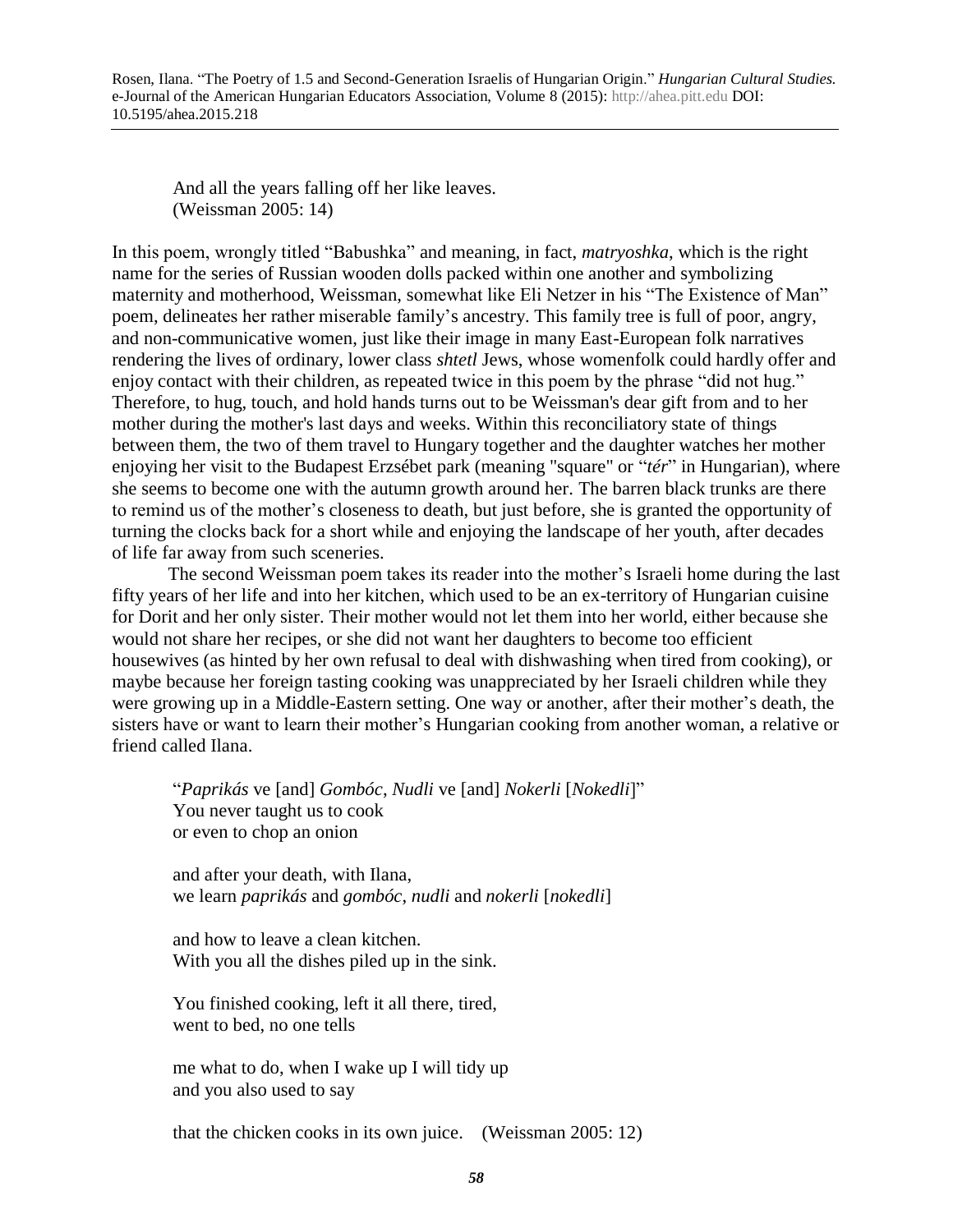The dishes that the two sisters learn to prepare are everyday nourishing Hungarian foods nowadays craved by most grown-up Hungarian-Israelis and probably by many other people of Hungarian origin all over the world. In addition, at least the last three of the foods listed in this poem involve kneading, rolling, and making all kinds of forms from dough, which again refers to the senses of touch and contact that are so central because so rarely expressed in this family. But this Ilana teaches the orphaned sisters another thing, which their mother likewise never taught them, nor implemented herself, and that is the "art" of kitchen cleanliness, or rather the façade that an active, servicing kitchen can also be always kept clean. The mother's rebelliousness in this regard may give us a hint as to her free spirit and housekeeping style as well as, probably, to her long widowhood, without a soul "telling [her] what to do." Finally, the poet daughter is reminded not only of her mother's Hungarian delicacies but also of one of the mother's so-called culinary sayings, that is, that "the chicken cooks in its own juice." This explicitly amusing and implicitly bitter-ish saying hints at the mother's tendency to keep her trouble and secrets all to herself instead of sharing them with anyone and especially her two daughters, which, again, may also explain Dorit's joy at being finally close to her mother during the mother's last illness.

Last in my analysis is an untitled poem written by Ági Mishol and addressed to her mother, whom she admired for many reasons, including the mother's legacy of resilience and joy despite or in the face of her life's agonies.

You [female: *āt*] taught me to recite in German "The Forest Minister" [Germ. '*Erlkönig*'] and play on the piano "The Acacia Path" [Hung. '*Akácos út*'] on which every Hungarian strolled. You taught me a basting stitch, to iron, and all the prepositions in Latin that you managed to learn before they took you away. You did not know any stories but we laughed a lot over obscene jokes that were turned into children tales and you remembered one Grimm's tale. You taught me to ride a bicycle and all the Operettas from the gay Vienna days, and you, who had a "weak organism"— [taught me] the abyss of perforated grief because of which for me everything always will be just fine. (Mishol 2009: 59)

This poem delineates a long list of Central-European cultural treasures, as well as a few feminine household skills, which the poet's mother taught or passed on to her. The first two of these are poetical and musical works; one is Johann Wolfgang von Goethe's German ballad "*Erlkönig*" ['*Erlking*,' '*Erl-King*,' or 'Alder King'; translated into Hebrew by several translators as "*Sar hayaar*," 'The Forest Minister'], and one is a Hungarian folk song composed by Jakob Pazeller (1869-1957). Both these gloomy, romantic texts and their recitations or singing by the mother and daughter symbolize their clinging to the Central-European culture with which the mother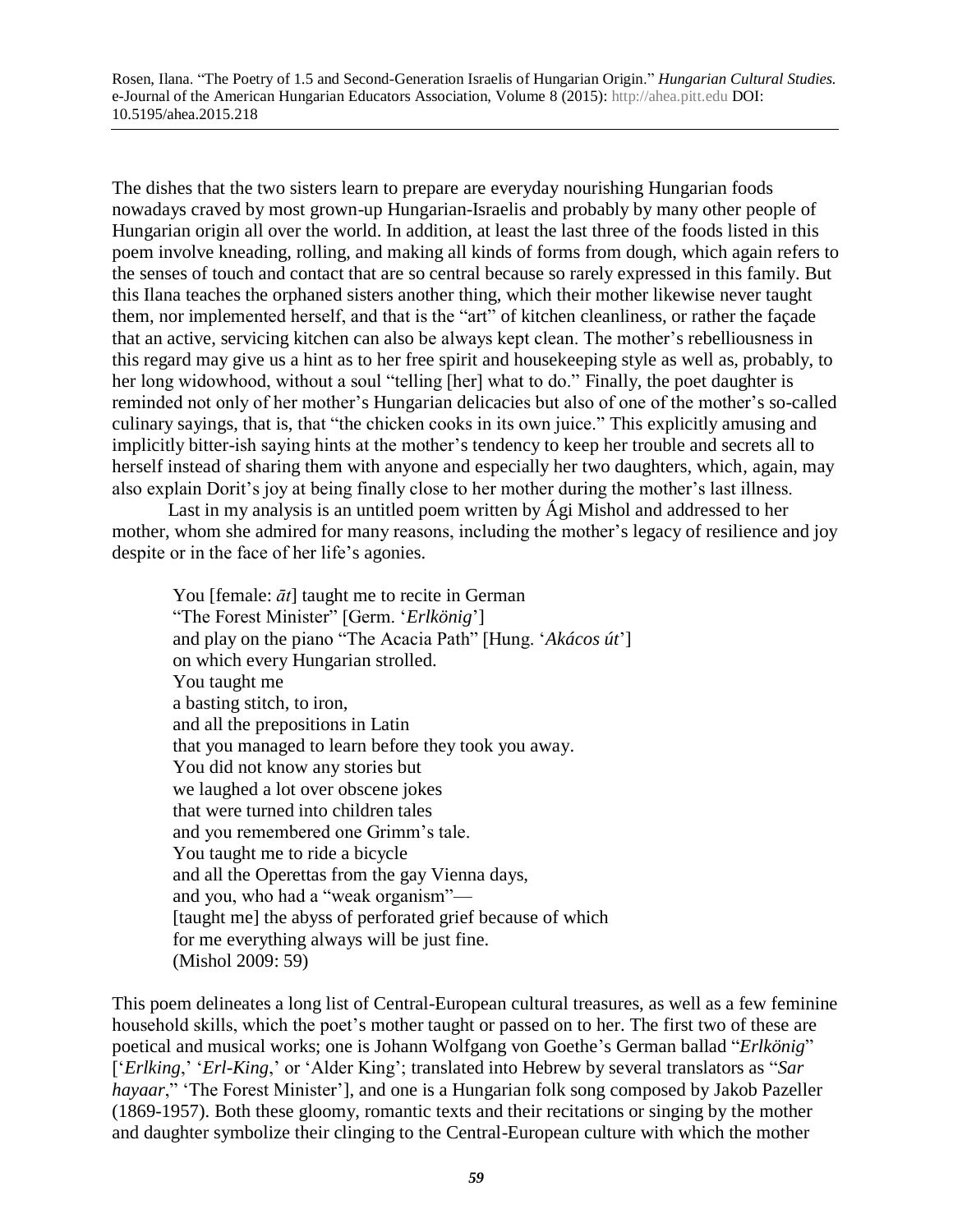had to part in her youth. Later in the poem there are also allusions to Viennese operettas and through them to quite a few well-known European Jewish (or of Jewish origin) composers of the nineteenth and twentieth century, like Johann Strauss Jr. (1825-1899), Jacques Offenbach (1819- 1880), and Emerich (Imre) Kálmán (1882-1953). For the mother all these belong to an era that once was and which she hardly enjoyed because of the catastrophes that befell European Jewry, yet she lives up to its memory and aura for decades afterward and despite painful disillusionment.

The allusion to the family piano in this poem is important because owning a piano in the frugal Israeli reality of the 1950s attests to a relatively convenient financial state of the owners as well as to their bourgeois refinement or aspirations; accordingly, in addition to poetry recitations and piano recitals, this mother also teaches her daughter simple household skills like basting stitches and ironing, as well as some Latin, a language which neither then nor nowadays could be of much use around Gedera. While all these issues of "fashioning a lady" out of this mother's daughter are dealt with in detail, the horrors of the Holocaust and the suffering of the mother and many other Jews of her generation are but hinted at, without specifying, for example, who are the ones who "took [the mother] away" before she could complete her knowledge of Latin, where to, and why. The poet then returns to her mother's bygone repertoire of a few obscene jokes related to some nineteenth century Grimm Brothers fairytales, thus strengthening the mother-anddaughter's bond, which is obviously a no-man's land in this poem, where no father is ever mentioned, just as there is no mention of a father anywhere in Dorit Weissman's entire poetry volume. The following reference to bicycle riding and to the mother's teaching this physical skill, too, to her daughter further fortifies their feminine duo.

If all these mother-and-daughter quality-time activities might lead us readers to think that this mother and her single daughter had a perfect life together, in comes, or sneaks, the early-mid twentieth century European literary trope of the tendency toward physical-mental-emotional feebleness, here alluded to by the vague phrase "weak organism," which is the furthest the poet can go by way of alluding to the ultimate source of trauma in her mother's life, the Holocaust. Whatever its background, this trait of the mother lets in another, less vital and cultural or refined part of her life and psyche besides poetry and piano recitations, bicycle rides, and naughty jokes and tales. Unlike the specificity and liveliness of all those other activities and legacies, here the poet resorts to a general, metaphorical phrasing when relating to "the abyss of perforated grief" that exists deep down in her mother's soul, underneath her liveliness and treasures of knowledge and skills. If all the other traits helped the mother raise a competent, educated, and merry child, then this "abyss" adds its part by making the grown-up daughter, well, not ever happy and content, but rather *declare* that "for [her] everything is always just fine," even when it is not. Thus the real legacy that is passed on between this trauma stricken mother and her seemingly lively daughter is one of holding on to poetry, music, culture, some practical skills, humor, and family; *but*, or *while* never expressing any other needs, or calls, or cries, lest the fine, romanticized picture of the mother-and-child's glass porch—to summon an image from Yaoz-Keszt's "Route Preparations" poem—be smashed and smeared with blood and tears, or even just cracked.

To conclude, in this article I have offered a reading in eleven poems written in the last four decades by four 1.5 and second-generation Israeli poets of Hungarian origin, partly continuing my previous work on the biographically determined prose works of a few other Israeli authors of Hungarian origin. The preceding analyses show that like the prose works of this group, its poetry, too, is preoccupied with the experiences and imprints of the Holocaust,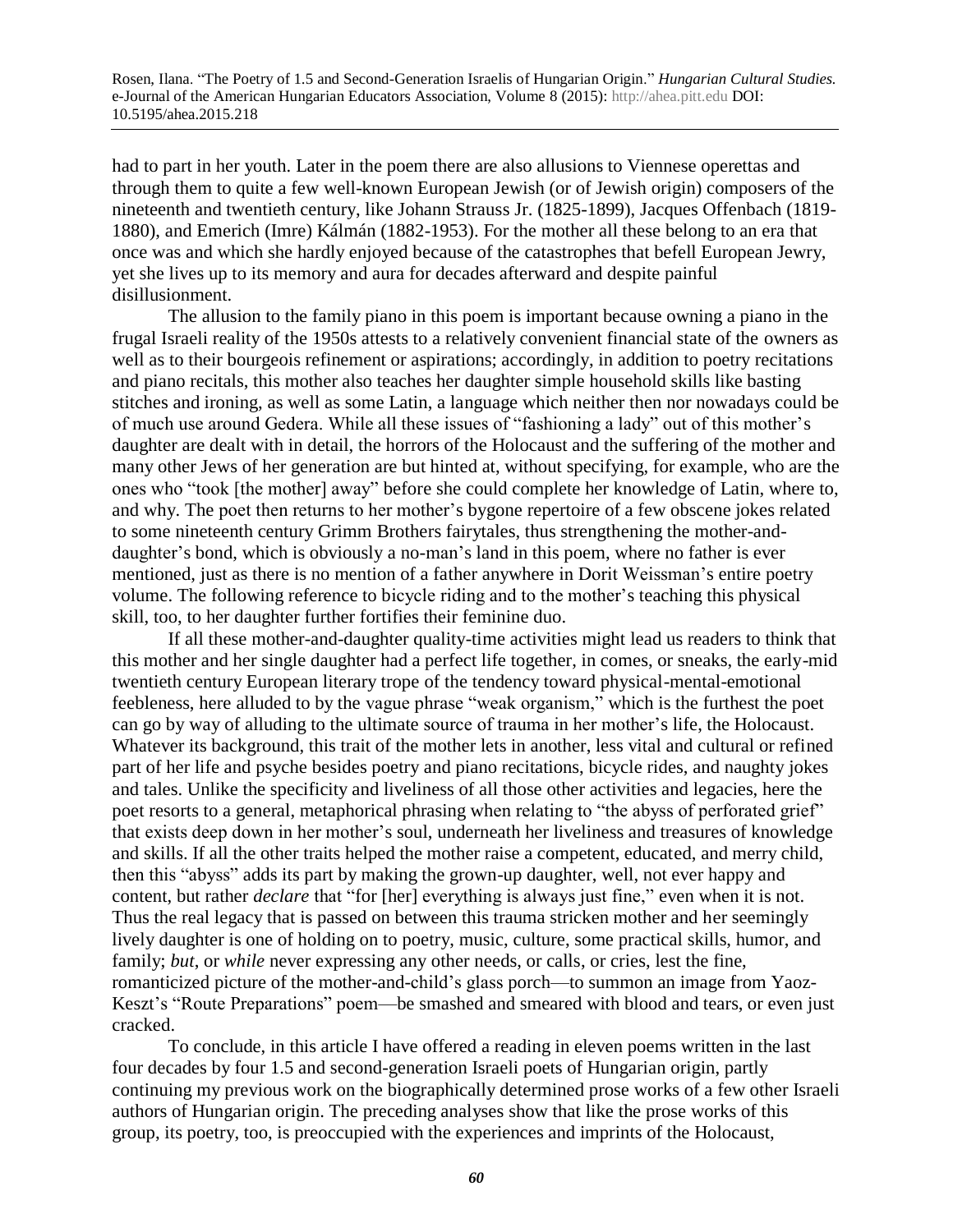immigration and loss of language, and of the figures of the parents of these poets as people scarred by shattering experiences who nevertheless managed to pass on to their children at least some of their past, beloved Hungarian legacies. Compared with the prose works of this group, these poems come up as, surprisingly or not, less gloomy, pessimistic, accusing, and pained. Perhaps because poetry, as opposed to prose, is lyrical, subjective, and fragmentary by nature, it can more easily distill the national, communal, familial and parental experiences and mold them into personal poetic expression, which is free of the commitment to narrative chronology and historical reason. Poetry can afford to let go of what may be factual but trivial, or too painful, in favor of more concise, carefully chosen, bearable, and reconciled stories and messages, the ones that the poets are more willing to live with and pass on to their audiences and—possibly—future generations of readers.

# **Works Cited**

- Adorno, Theodore W. 1967. "Cultural Criticism and Society." *Prisms* (trans. Samuel and Sherry Weber). Cambridge, MA: MIT Press.
- Alberstein, Hava. 1986. *Mehagrim* ['Immigrants'] (music album).
- Bar-Itzhak, Haya. 2005. *Israeli Folk Narratives: Settlement, Immigration, Ethnicity*. Detroit, MI: Wayne State UP.
- Fuchs, Esther. 2000. "Second-Generation Poetry in Hebrew." *Shofar* 18.3: 64-76.
- Galron-Goldschlager, Joseph, Ed. in Chief. *Lexicon hasifrut haivrit hahadasha* ['Lexicon of Modern Hebrew Literature']. Ohio State University, at: <http://library.osu.edu/projects/hebrew-lexicon>
- Goldberg, Amos and Haim Hazan. 2015. *Marking Evil: Holocaust Memory in the Global Age*. UK: Berghahn Books.
- Hass, Aaron. 1995. "Survivor Guilt in Holocaust Survivors and their Children." *A Global Perspective on Working with Holocaust Survivorsand the Second Generation*. Ed. John Lemberger. New York: Schocken Books: 163-183.
- Herman, Judith Lewis. 1992. *Trauma and Recovery: The Aftermath of Violence from Domestic Abuse to Political Terror*. New York: Basic Books.
- Hirsch, Marianne. 2012 *The Generation of Postmemory: Writing and Visual Culture after the Holocaust.* New York: Columbia UP.
- *The Holocaust Encyclopedia*, the United States Holocaust Memorial Museum <http://www.ushmm.org/wlc/en/article.php?ModuleId=10007056#seealso>
- Kaplan, Fara. "Holocaust Survivors and their Children: A Search for Positive Effects." *American Academy of Experts in Traumatic Stress, AAETS* [www.aaets.org/article96](http://www.aaets.org/article96)
- Mishol, Ági. 2009. *Bikur bayit* ['Home Coming']. Tel Aviv: Hakibbutz Hameuchad.
- Netzer, Eli. 1992. *Be-erets hagoral* ['In the Land of Fate']. Kibbutz Dalia: Ma'arechet.
- Rosen, Ilana. 2014. "Fragments of a Hungarian Past in the Literature of 1.5 and Second-Generation Austro-Hungarian Immigrants in Israel." *Hungarian Cultural Studies* 7: 1-13. [http://ahea.pitt.edu/ojs/index.php/ahea/article/view/138.](http://ahea.pitt.edu/ojs/index.php/ahea/article/view/138)
- Stavi, Zissi and Yigal Schwartz, eds. 2014. *Lexicon heksherim lesofrim yisraelim*  ['The Heksherim Lexicon of Israeli Authors']. Beer Sheva and Or Yehuda: Heksherim Institute at Ben Gurion University of the Negev and Kineret, Zmora-Bitan, Dvir Publishers.